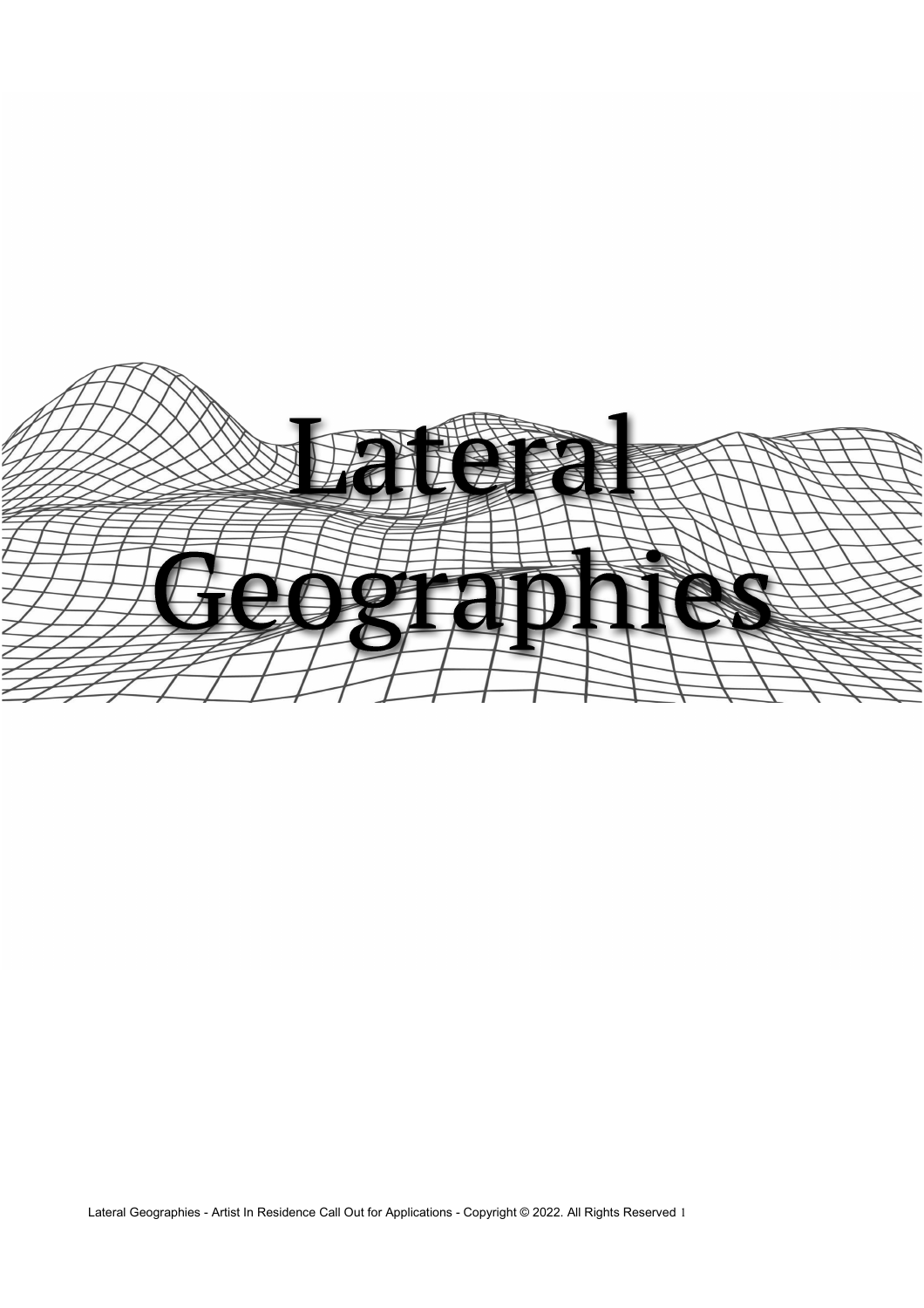# **Lateral Geographies**

#### *Thank you for your interest in* **Lateral Geographies**.

First conceived amidst the global Covid-19 epidemic to support creative professionals and provide a platform to showcase their work, **Lateral Geographies** is an **online residency programme** for both **digital media artists** and those looking to diversify their body of work in creating for an online environment. The programme is also open to **curators** with a specialism in new media art.

Moving beyond the physical conventions of exhibition spaces, **Lateral Geographies** aims to link artists, curators and audiences in new, challenging ways, while establishing a working relationship based on constant collaboration and communication.

A space for personal and professional growth, **Lateral Geographies** embraces gender and racial equalities, social inclusion and empowerment. With the intention of making art available to an ever wider public, **Lateral Geographies** is committed to supporting residents in the development of their practice as well as to the critical engagement of its audience.

**Lateral Geographies** is supported by **[1883 Magazine](http://www.1883magazine.com/)[1](#page-1-0)** – a lifestyle, London-based magazine – and is curated by 1883's Arts Editor, Jacopo Nuvolari.

<span id="page-1-0"></span><sup>1</sup> If you wish to receive 1883 Magazine Media Pack please send an email to jacopo.nuvolari@1883magazine.com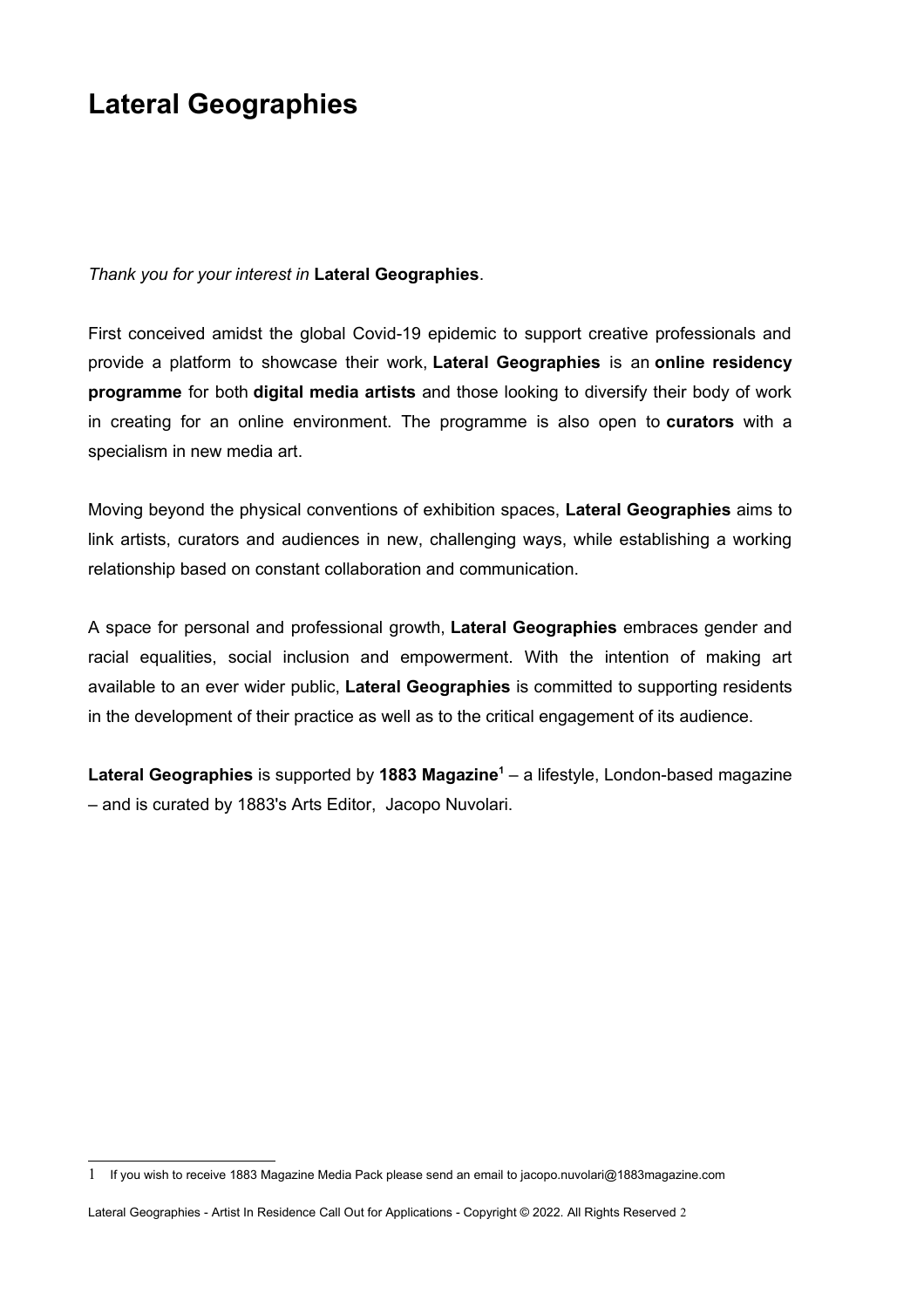## **Lateral Geographies**

**Lateral Geographies** is open to artists, curators and creative professionals at any stage of their career from across the globe.

#### **Applications are particularly welcome and encouraged from emerging and early career artists / curators, and from artists / curators who self-identify as being underrepresented in the arts.**

At present, the duration of the programme is variable in length; the duration will be agreed between the curator and the artist(s) before the start of the residency and once the artist's project has been approved.

Please be informed that each resident is expected to produce work(s) for an online environment only.

**There is no application fee and no monetary compensation for the participants; each resident is offered the opportunity to participate in an artist interview feature. Residents will benefit from exposure across 1883's social media platforms. The participants will also benefit from mentoring and advice from the project's curator. Fostering a collaborative ethos, Lateral Geographies aims to build with its residents a network of expertise and support for artists and curators likewise.**

To get in touch please use the form in the contact menu, or send an email to either **[lateralgeographies@altervista.org](mailto:lateralgeographies@altervista.org)** or **[jacopo.nuvolari@1883magazine.com](mailto:jacopo.nuvolari@1883magazine.com)**.

When applying please send: a short biographical statement with information about your background (including links to social media accounts and/or websites), and a brief proposal outlining why you want to participate in the programme, what you'd want to do on the website, and themes you want to research.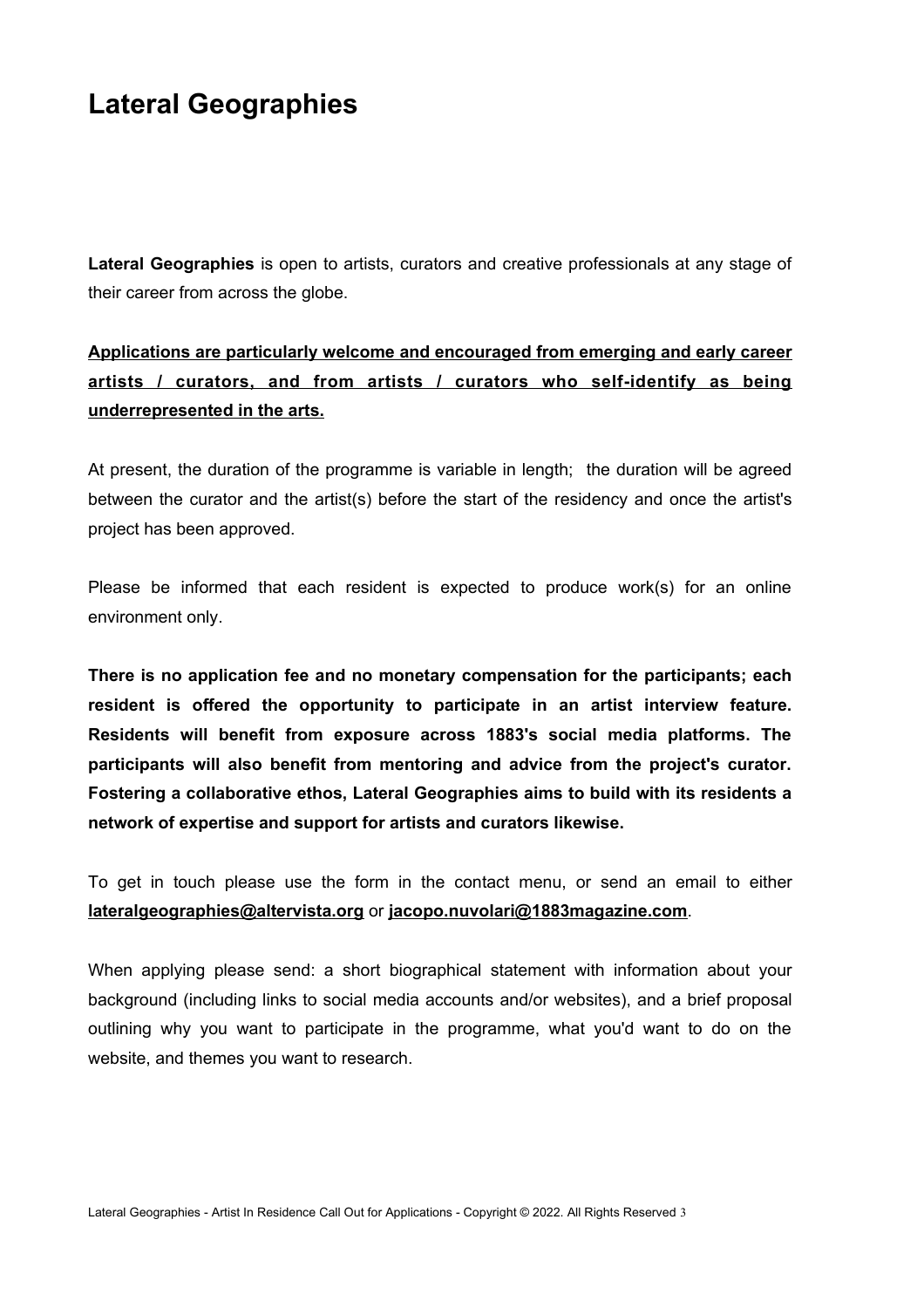## **Lateral Geographies**

Some of the themes we wish to explore with our residents:

Cultural Identity in the Digital Age – Digital Diaspora – Art and Feminism – Art and Ecology – Humans and the Environment – Art and Science – Postgenderism – Institutional Racism in the Art Industry – Freedom and Social Change – Conflict and Adversity – Immigration and Migration – Home as a Physical, Geographical and Emotional Space – Non-white Art and Non-white Art Criticism – Decolonisation, Diversification and Cultural Repatriation – And more

**[Lateral Geographies Instagram](https://www.instagram.com/lateralgeographies/)  [Lateral Geographies Facebook](https://www.facebook.com/lateralgeographies) [Lateral Geographies 1883 Magazine](https://1883magazine.com/lateral-geographies/)**